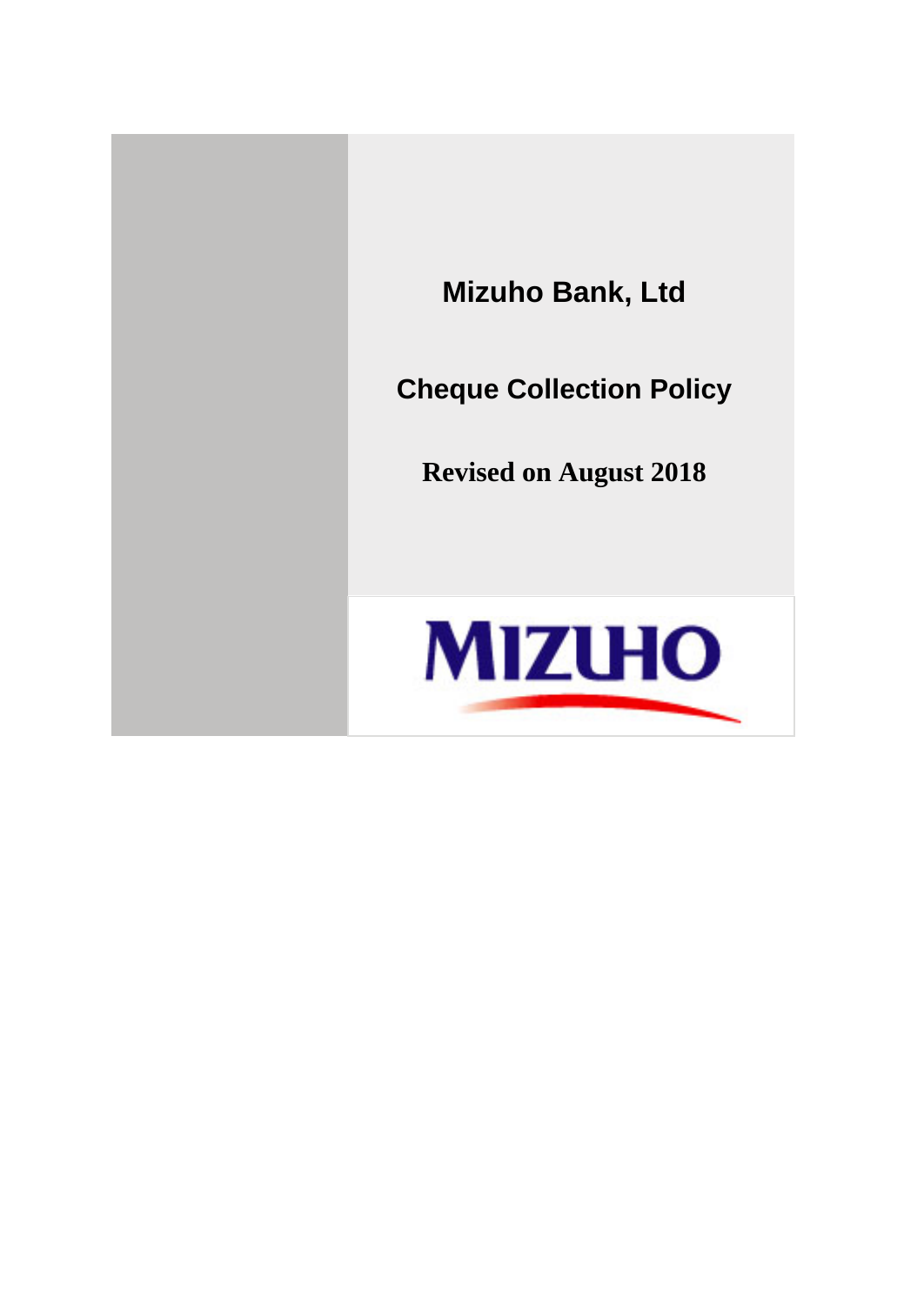### **DISCLAIMER**

This policy has been prepared on the basis of existing risk management policies in the Bank, the best practices in the industry and the discussions held with the various officials from different departments.

This report is based on the current organization and does not take into consideration any proposed or future re-organization / change in the roles and responsibilities of various functional departments and associated policies and is based on the status of the Bank as at the date of preparation.

The recommendations made in this report are drawn from RBI / Basel II guidelines for Credit, Market And Operational Risk Management, industry best practices, and the international experience of our firm.

"MHBK", "MHBK, India" and "Bank" are used interchangeably and should be considered to refer to the MHBK, Indian Operations.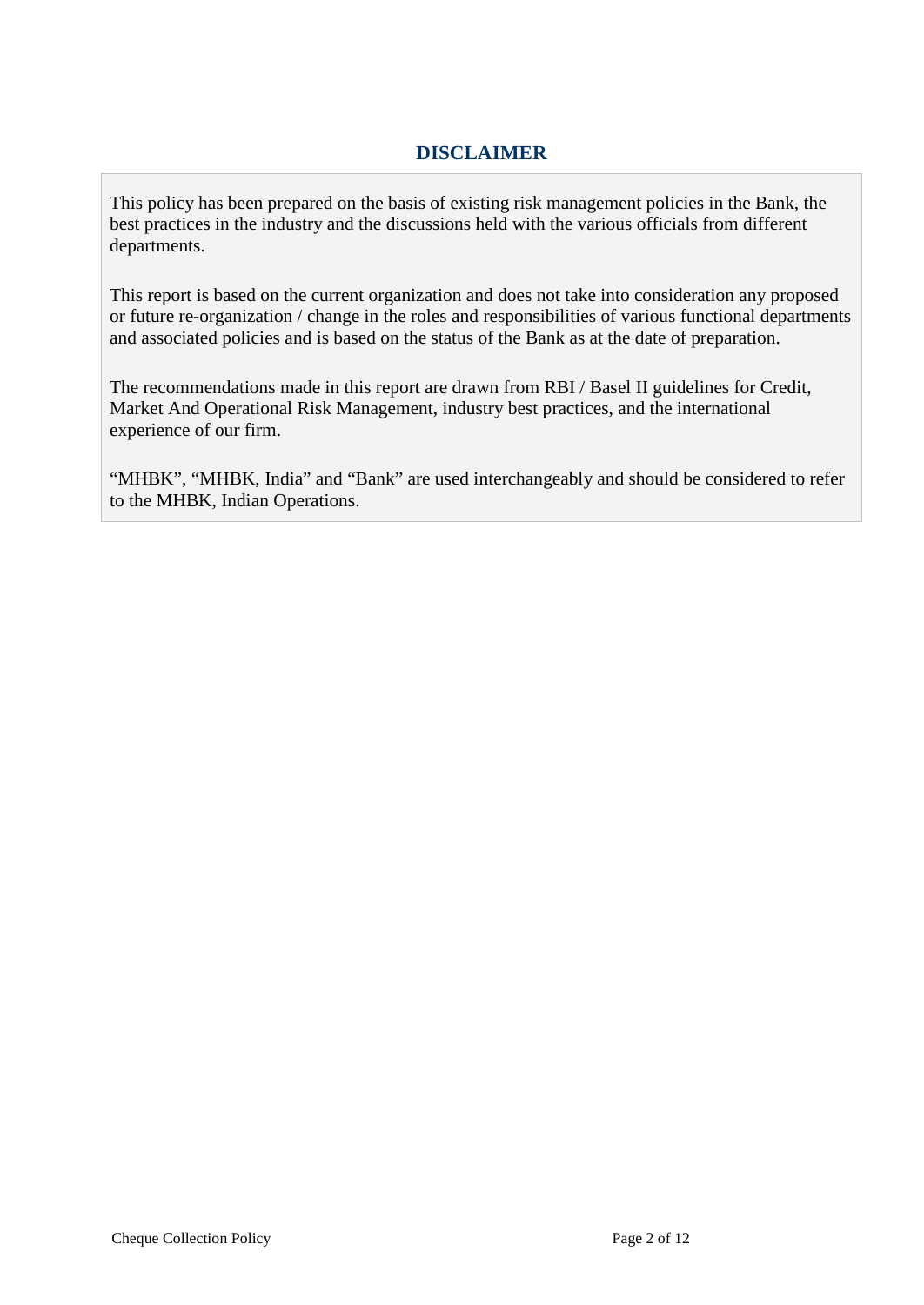# **DOCUMENT CONTROL SHEET**

#### Document Authorization

| Document Name                   | Department/ Committee   Authorized By | Prepared By |
|---------------------------------|---------------------------------------|-------------|
| <b>Cheque Collection Policy</b> |                                       |             |

#### Review Activities

| <b>Review Date</b> | <b>Reviewed By</b> |
|--------------------|--------------------|
| 07/05/2012         | Dinesh Naik        |
|                    |                    |
|                    |                    |

#### Review Distribution List

| Department /Committee | Name |
|-----------------------|------|
|                       |      |
|                       |      |
|                       |      |

#### Document Revision List

| Date of Document/Revision | Created/Revised by  | Original Version No. . | New Version No. |
|---------------------------|---------------------|------------------------|-----------------|
| 30/08/2012                | Dinesh Naik         |                        |                 |
| 18/04/2013                | Dinesh Naik         |                        |                 |
| 11/06/2013                | Dinesh Naik         |                        |                 |
| 24/02/2014                | Dinesh Naikl        |                        |                 |
| 02/09/2015                | K.Raghavan          |                        |                 |
| 28/10/2016                | K.Raghavan          |                        |                 |
| 26/09/2017                | K.Raghavan          |                        |                 |
| 24/08/2018                | <b>Tenaz Cooper</b> |                        |                 |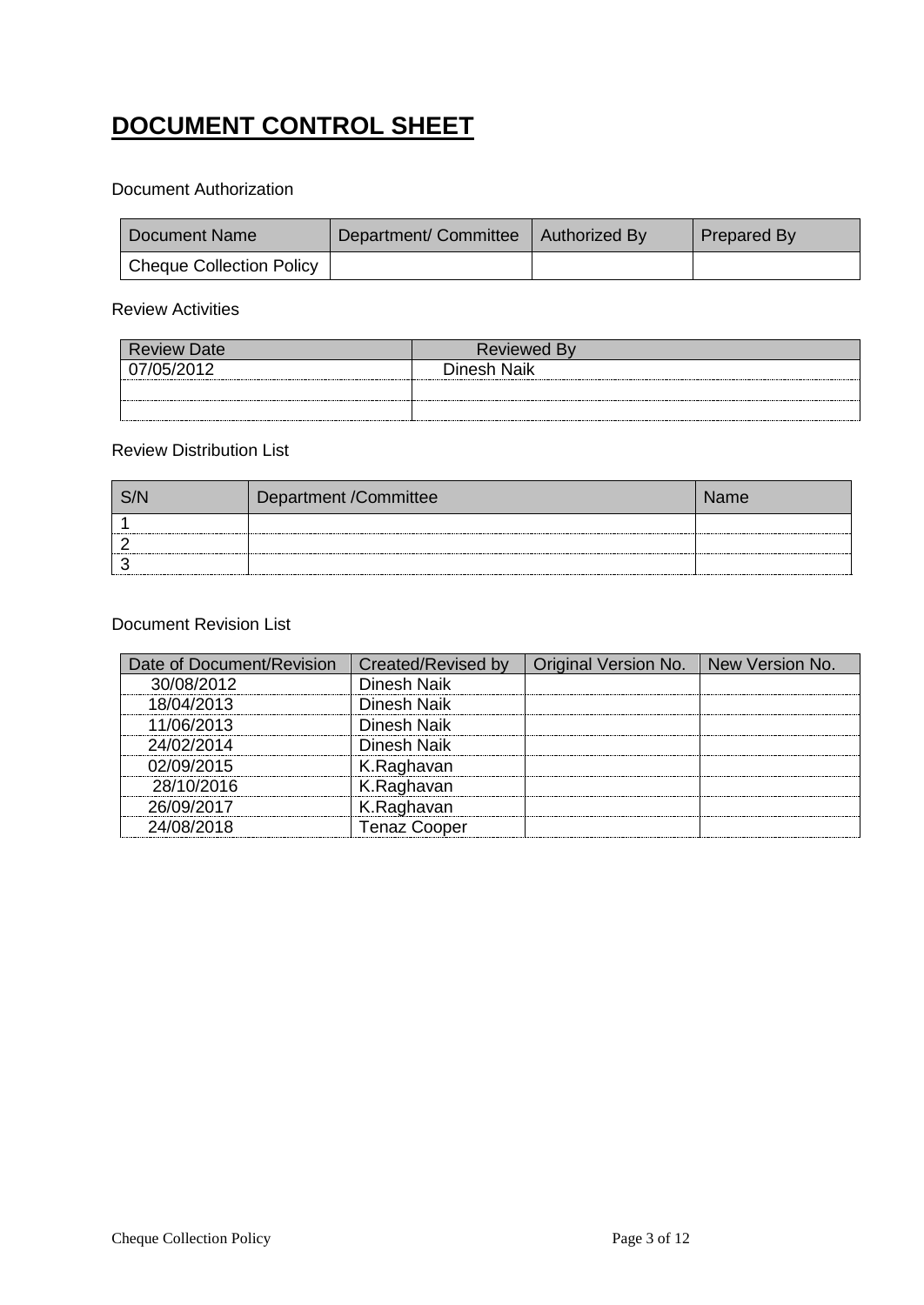<span id="page-3-0"></span>

| 1.  |                                                                                     |  |
|-----|-------------------------------------------------------------------------------------|--|
| 2.  |                                                                                     |  |
| 3.  |                                                                                     |  |
| 4.  | <b>Payment of Interest for Delayed Collection of Local/Outstation Cheques 8</b>     |  |
| 5.  | <b>Cheques/Instruments Lost in Transit /in Clearing Process or at Paying Bank's</b> |  |
| 6.  |                                                                                     |  |
| 7.  | Charging of Interest on Cheques Returned Unpaid where Instant Credit was given9     |  |
| 8.  | Foreign Currency Denominated Instrument payable outside India10                     |  |
| 9.  | Return of Cheques for technical reason and levy of charges111                       |  |
| 10. |                                                                                     |  |
| 11. |                                                                                     |  |
| 12. | Proposed arrangements for Realisation of non CTS-2010 standard instruments:12       |  |
|     |                                                                                     |  |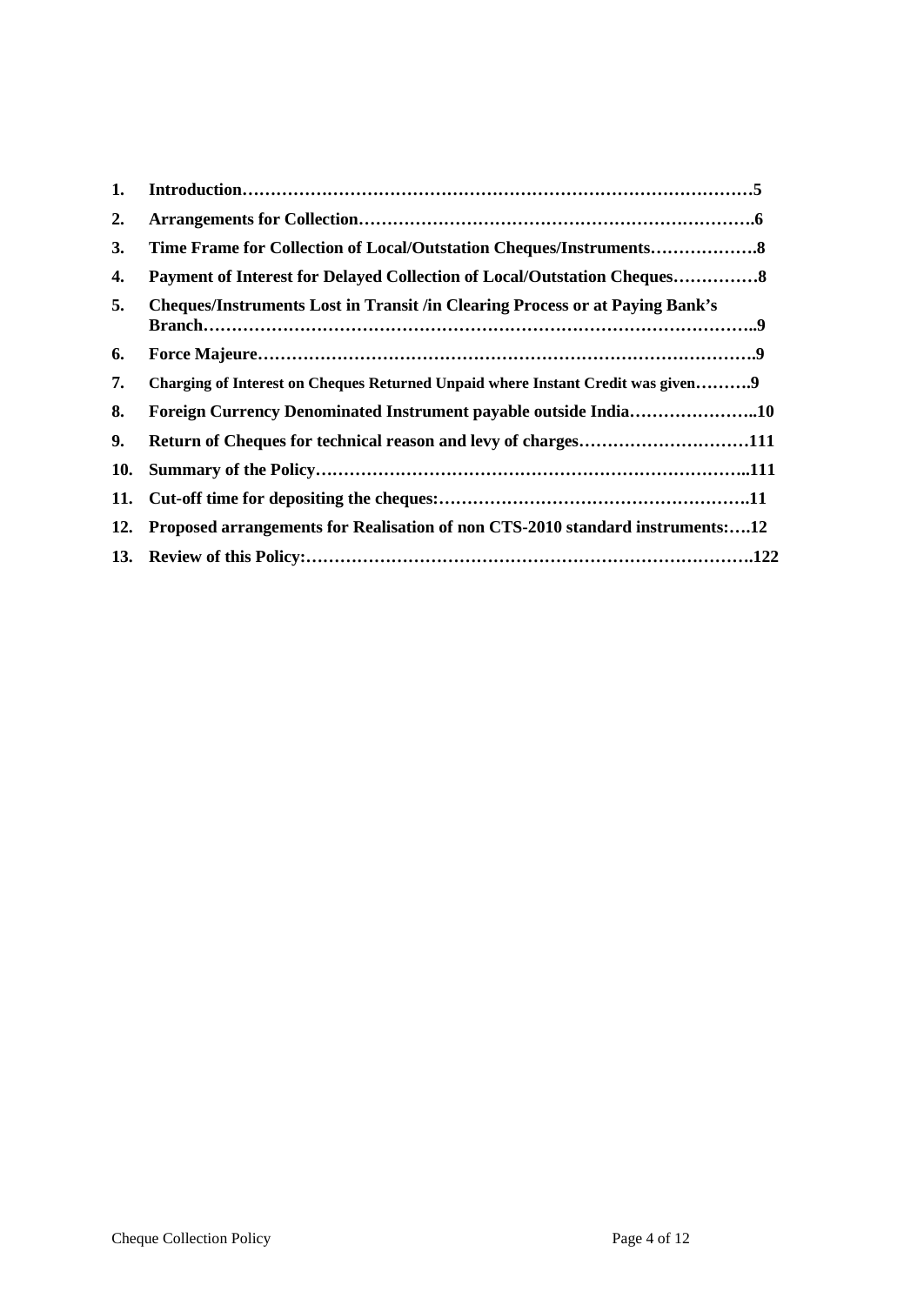## **1. Introduction**

Keeping in view the technological progress in payment and settlement systems and the qualitative changes in operational systems and processes that have been undertaken by a number of banks, the Reserve Bank of India had, with effect from 1st November 2004, withdrawn its earlier instructions to commercial banks on (i) Immediate Credit of local/outstation cheques, (ii) Time Frame for Collection of Local / Outstation Instruments and (iii) Interest Payment for Delayed Collection. The withdrawal of these mandatory guidelines was expected to enable market forces of competition to come into play to improve efficiencies in collection of cheques and other instruments. This collection policy of the Bank is a reflection of our on-going efforts to provide better service to our customers and set higher standards for performance. The policy is based on principles of transparency and fairness in the treatment of customers. The Bank is committed to increased use of technology to provide quick collection services to its customers. This policy document covers the following aspects:

- Collection of cheques and other instruments payable locally, at centres within India and abroad.
- Our commitment regarding time norms for collection of instruments.
- Policy on payment of interest in cases where the bank fails to meet time norms for realization of proceeds of outstation instruments.
- Our policy on dealing with collection instruments lost in transit.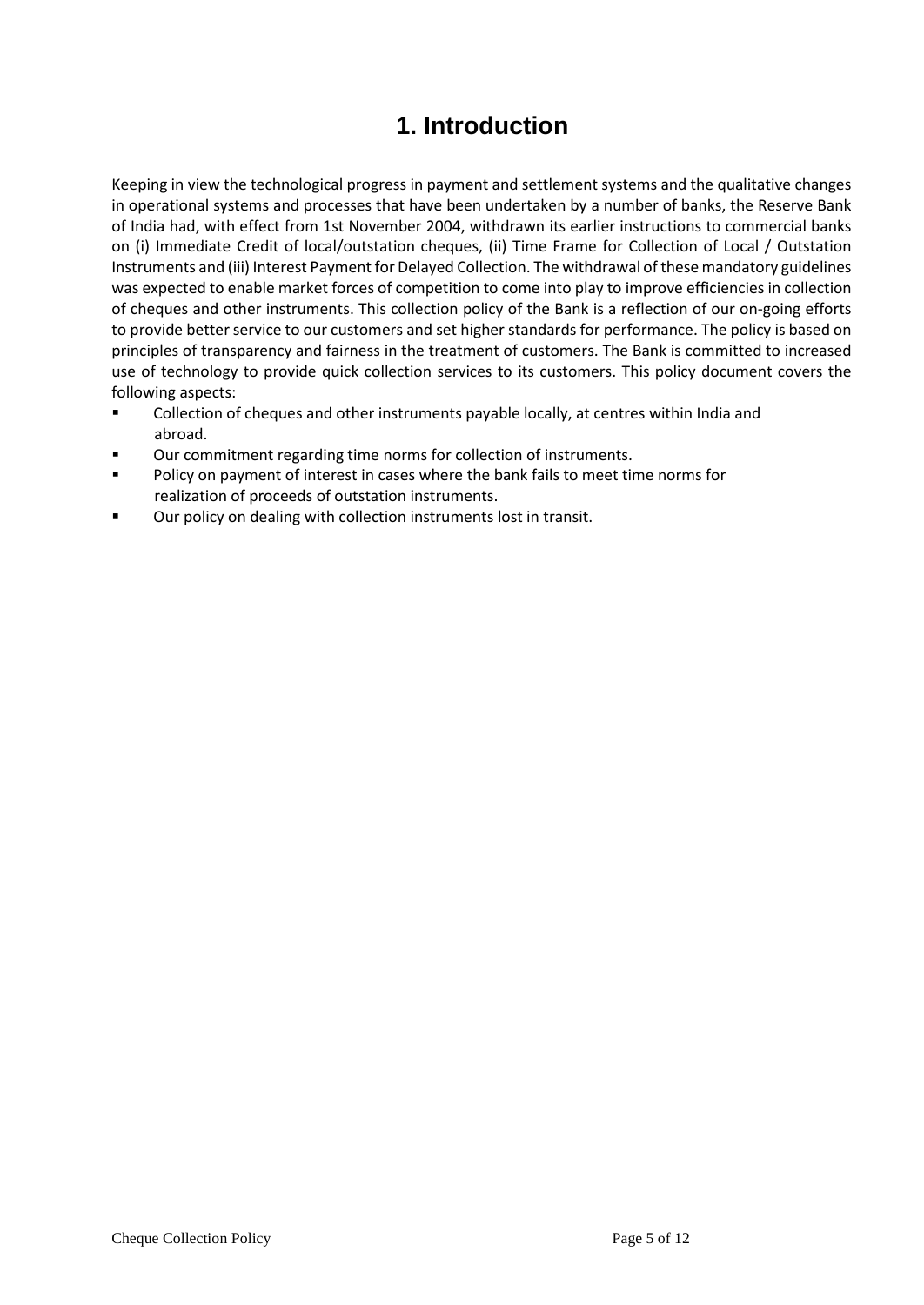# <span id="page-5-0"></span>**2. Arrangements for Collection**

### *2.1 (a) Local Cheques*

All CTS Compliant cheques and other Negotiable Instruments payable under a grid system locally would be presented through the clearing system prevailing at the centre. Cheques deposited at branch counters cheque drop box in the premises before the specified cut-off time will be presented for clearing on the same day. Cheques deposited after the cut-off time will be presented in the next clearing cycle. As a policy, Bank would give credit to the customer account on the same day clearing settlement takes place. Withdrawal of amounts so credited would be permitted as per the cheque return schedule of the clearing house.

The cheques would be processed under Cheque Truncation System (CTS). CTS is presently working at **Northern grid** in Delhi, **Southern Grid** in Chennai and **Western grid** in Mumbai.

States/Circles covered in Grid based CTS-2010 centres:

**Northern grid** in Delhi covers Bihar, Chandigarh, Delhi, Haryana, Jammu& Kashmir, Jharkhand, Rajasthan, Uttar Pradesh & Uttarakhand states (Covering Chandigarh, Delhi, Lucknow and Patna Circles). Centres covered are Agra, Amritsar, Allahabad, Bhilwara, Chandigarh, Dehradun, Delhi, Gorakhpur, Jaipur, Jalandhar, Jamshedpur, Jammu, Jodhpur, Kanpur, Kota, Lucknow, Ludhiana, Patna, Ranchi, Udaipur and Varanasi,

**Southern grid** in Chennai covers Andhra Pradesh, North Eastern States, Orissa, Karnataka, Kerala, Tamilnadu & West Bengal states (covering Bangalore, Bhubaneswar, Chennai, Guwahati, Hyderabad, Kolkata and Thiruvananthapuram circles). Centres covered are Bangalore, Belgaum, Bhubaneswar, Calicut, Chennai, Coimbatore, Cuttack, Ernakulum, Erode, Guwahati, Hubli, Hyderabad, Kolkata, Madurai, Mangalore, Mysore, Pondicherry, Salem, Thirunelvelli, Tiruchirapalli, Tirupur, Trichur, Trivandrum, Vishakhapatnam and Vijayawada.

**Western grid** in Mumbai covers Chhattisgarh, Goa, Gujarat, Madhya Pradesh, and Maharashtra states (covering Ahmedabad, Bhopal and Mumbai Circles). Centres covered are Ahmedabad, Anand, Aurangabad, Bhavnagar, Bhopal, Gwalior, Indore, Jabalpur, Jamnagar, Kolhapur, Mumbai, Nagpur, Nasik, Pune, Panaji, Rajkot, Raipur, Solapur, Surat and Vadodara.

All centres covered under the same grid will be treated as a single clearing zone and cheques drawn on these centres and presented at any of the grid centres are treated as locally drawn cheques in as much as no clearing charges would be applicable for such cheques.

**2.1 (b) Non-CTS cheques** will be presented in the clearing house at the prescribed intervals which is presently once in week on each Monday or as decided by RBI, from time to time. In certain categories of cheques, (subject to amendments in guidelines) or instruments demanded by the correspondent Bank or Image Quality Assessment (IQA) failure will be presented in physical form to the drawee Bank.

**2.1 (c)** Bank branches situated at centers which are not members of any CTS Grid or where no clearing house exists, would present local cheques on drawee banks across the counter and it would be the bank's endeavor to credit the proceeds at the earliest but not later than 3<sup>rd</sup> working day from the date of deposit by customer.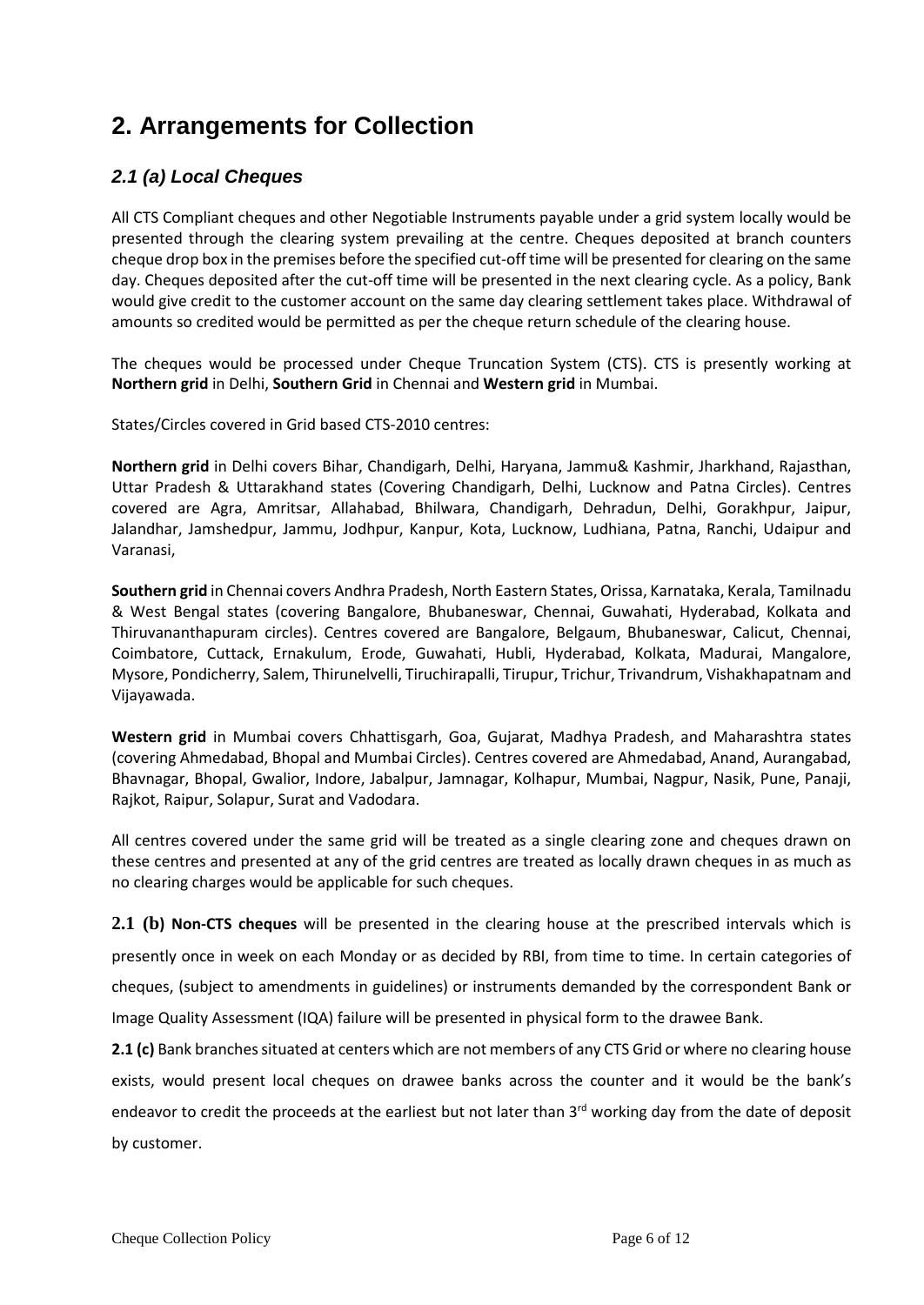#### *2.2 Outstation Cheques*

2.2 (a) Cheques drawn on other banks at outstation centres other than those covered under 2.1 above, will normally be collected through **c**orrespondent **b**ank with whom Bank is having collection arrangement. In case of cheques drawn on other banks where Bank is having branch, such cheques will be collected through our Bank's branches at those centres. Where neither Bank nor the **c**orrespondent **b**ank have a branch, the cheque would be directly sent to drawee bank for collection.

Cheques drawn on bank's own branches at outstation centres will be collected using the inter-branch arrangements in vogue. Bank will provide same day credit to its customers in respect of outstation instruments drawn on any of its branches with in India.

#### *2.3 Cheques payable in Foreign Countries*

Cheques payable at foreign centres where the **Bank** has branch operations (or banking operations through a subsidiary, etc.) will be collected through that office. The services of correspondent banks will be utilized in country/centres where the correspondent has presence. Cheques drawn on foreign banks at centres where the **Bank** or its correspondents do not have direct presence will be sent directly to the drawee bank with instructions to credit proceeds to the respective Nostro Account of the **Bank** maintained with one of the correspondent banks.

#### *2.4 Immediate Credit of Local / Outstation Cheques / Instruments:*

Branches of the **Bank** will consider providing immediate credit for outstation cheques / instruments up to the aggregate value of Rs.5, 000/- tendered for collection by individual account holders provided the account is fully KYC compliant of such accounts for a period not less than 6 months. Immediate credit will be provided against such collection instruments at the specific request of the customer or as per prior arrangement.

Under this policy, prepaid instruments like Demand Drafts, Interest / Dividend warrants shall be treated at par with cheques.

In the event of dishonor of cheque against which immediate credit was provided, interest shall be recoverable from the customer for the period the bank remained out of funds at the rate applicable for overdraft limits sanctioned for individual customers.

For the purpose of this Policy, a satisfactorily conducted account shall be the one,

- a) Opened at least six months earlier and fully complying with KYC norms.
- b) Conduct of which has been satisfactory and **B**ank has not noticed any irregular dealings.
- c) Where no cheques / instruments for which immediate credit was afforded returned unpaid for financial reasons
- d) Where the **B**ank has not experienced any difficulty in recovery of any amount advanced in the past including cheques returned after giving immediate credit.

Bank shall levy normal collection charges and out of pocket expenses while providing immediate credit against outstation instruments tendered for collection. Exchange charges applicable for cheque purchase will not, however be charged.

#### *2.5 Purchase of local/outstation cheques*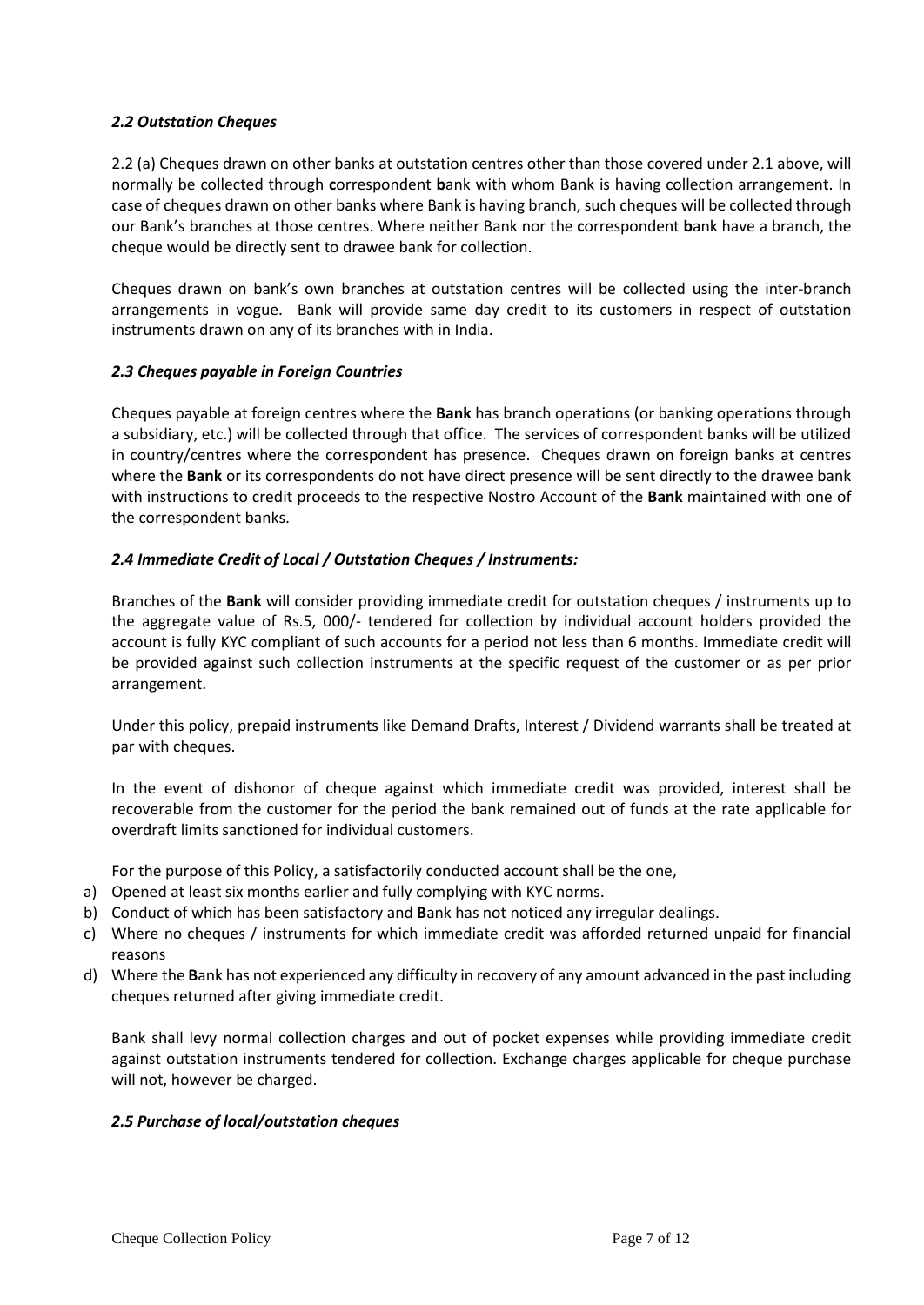<span id="page-7-0"></span>Presently, Bank is not providing any cheque purchase facility for local / outstation cheques.

#### **3.Time Frame for Collection of Local/Outstation Cheques/ Instruments**

For local cheques presented in clearing credit will be afforded as on the date of settlement of funds in clearing and the account holder will be allowed to withdraw funds as per return clearing norms.

For cheques and other instruments sent for collection to centres within the country the following time norms shall be applied:

- a) Cheques presented at any of the four major Metro Centres (New Delhi, Mumbai, Kolkata and Chennai) and payable at any of the other three centres: Maximum period of 7 working days.
- b) Other Metro Centres and State Capitals (other than those of North Eastern States and Sikkim): Maximum period of 10 working days.
- c) In all other Centres : Maximum period of 14 working days.
- d) Cheques drawn on foreign countries: Such instruments are accepted for collection on the 'best effort' basis. Bank may enter into specific collection arrangement with its correspondent bank for speedy collection of such instrument. Bank would give credit to the customer on receiving proceeds to the Bank's Nostro Account with the correspondent after taking into account cooling periods as applicable to the countries concerned.

<span id="page-7-1"></span>The above time norms are applicable irrespective of whether cheques/instruments are drawn on the **B**ank's own branches or branches of other banks.

#### **4. Payment of Interest for Delayed Collection of Local/Outstation Cheques**

As part of the compensation policy of the **B**ank, the **B**ank will pay interest to its customer on the amount of collection instruments in case there is delay in giving credit beyond the time period mentioned above. Such interest shall be paid without any demand from customers in all types of accounts. There shall be no distinction between instruments drawn on the **B**ank's own branches or on other banks for the purpose of payment of interest on delayed collection.

Interest for delayed collection shall be paid at the following rates:

In case of collection of cheques through local Clearing House, due to negligence on the part of the **B**ank employee if the credit to Customer's account is delayed beyond two working days, Bank shall pay interest at Savings Deposit Account interest rate for the delayed period.

Savings Bank rate for the period of delay beyond 7/10/14 working days as the case may be in collection of outstation cheques.

In case of extraordinary delay, i.e. delays exceeding 90 working days interest will be paid at the rate of 2% above the corresponding Term Deposit rate.

In the event the proceeds of cheque under collection were to be credited to an overdraft/loan account of the customer, interest will be paid at the rate applicable to the overdraft/loan account. For extraordinary delays, interest will be paid at the rate of 2% above the rate applicable to the loan account.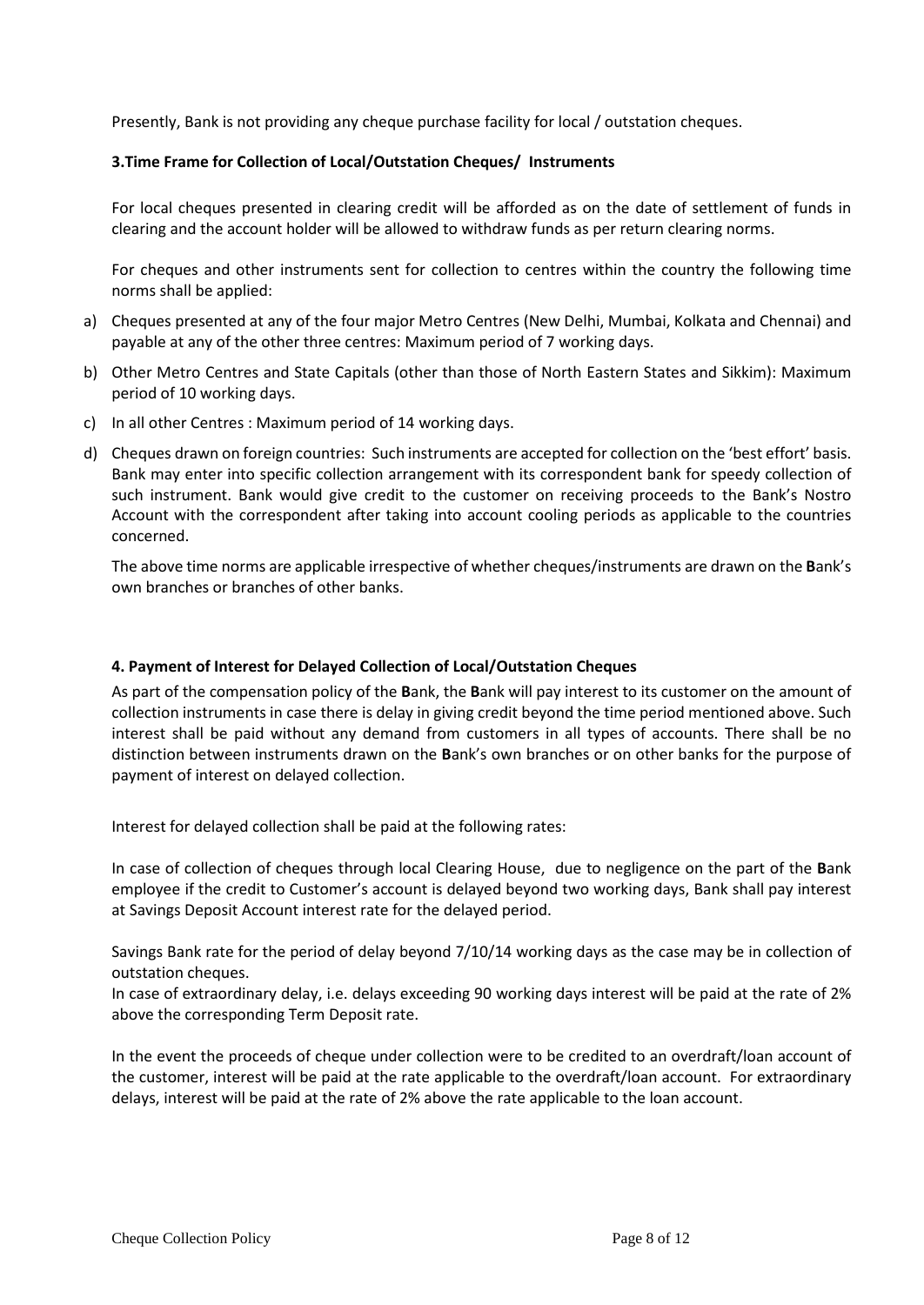It may be noted that interest payment as given above would be applicable only for instruments sent for collection within India.

#### <span id="page-8-0"></span>**5. Cheques/Instruments Lost in Transit Clearing Process or at Paying Bank's Branch**

In the event a cheque or an instrument accepted for collection is lost in transit or in the clearing process or at the paying bank's branch, the **B**ank shall immediately on coming to know of the loss, bring the same to the notice of the accountholder so that the accountholder can inform the drawer to record stop payment and also take care that cheques, if any, issued by him / her are not dishonoured due to non-credit of the amount of the lost cheques / instruments. The **B**ank would provide all assistance to the customer to obtain a duplicate instrument from the drawer of the cheque.

In line with the compensation policy of the Bank the **B**ank will compensate the accountholder in respect of instruments lost in transit in the following way:

- a) In case intimation regarding loss of instrument is conveyed to the customer beyond the time limit stipulated for collection (7/10/14 working days as the case may be) interest will be paid for the period exceeding the stipulated collection period at the rates specified above. In addition, **B**ank will pay interest on the amount of the cheque for a further period of 15 days at Savings Bank rate to provide for likely further delay in obtaining duplicate cheque/instrument and collection thereof.
- b) The **B**ank would also compensate the customer for any reasonable charges he/she incurs in getting duplicate cheque/instrument upon production of receipt, in the event the instrument is to be obtained from a bank/ institution who would charge a fee for issue of duplicate instrument.
- c) In case of collection of cheques through local Clearing House, due to negligence on the part of the **B**ank employee if the credit to Customer's account is delayed beyond two working days, Bank shall pay interest at Savings Deposit Account interest rate for the delayed period.

#### <span id="page-8-1"></span>**6. Force Majeure**

The Bank shall not be liable to compensate customers for delayed credit if some unforeseen event (including but not limited to civil commotion, sabotage, lockout, strike or other labour disturbances, accident, fires, natural disasters or other "Acts of God", war, damage to the Bank's facilities or of its correspondent bank(s), absence of the usual means of communication or all types of transportation, etc) beyond the control of the **B**ank prevents it from performing its obligations within the specified service delivery parameters.

#### <span id="page-8-2"></span>**7. Charging of Interest on Cheques Returned Unpaid where Instant Credit was given**

If a cheque sent for collection for which immediate credit was provided by the **B**ank is returned unpaid, the value of the cheque will be immediately debited to the account. The customer will not be charged any interest from the date immediate credit was given to the date of return of the instrument unless the **B**ank had remained out of funds on account of withdrawal of funds. Interest where applicable would be charged on the notional overdrawn balances in the account had credit not been given initially.

If the proceeds of the cheque were credited to the Savings Bank Account and were not withdrawn, the amount so credited will not qualify for payment of interest when the cheque is returned unpaid. If proceeds were credited to an overdraft/loan account, interest shall be recovered at the rate of 2% above the interest rate applicable to the overdraft/loan from the date of credit to the date of reversal of the entry if the cheque/ instrument were returned unpaid to the extent the Bank was out of funds.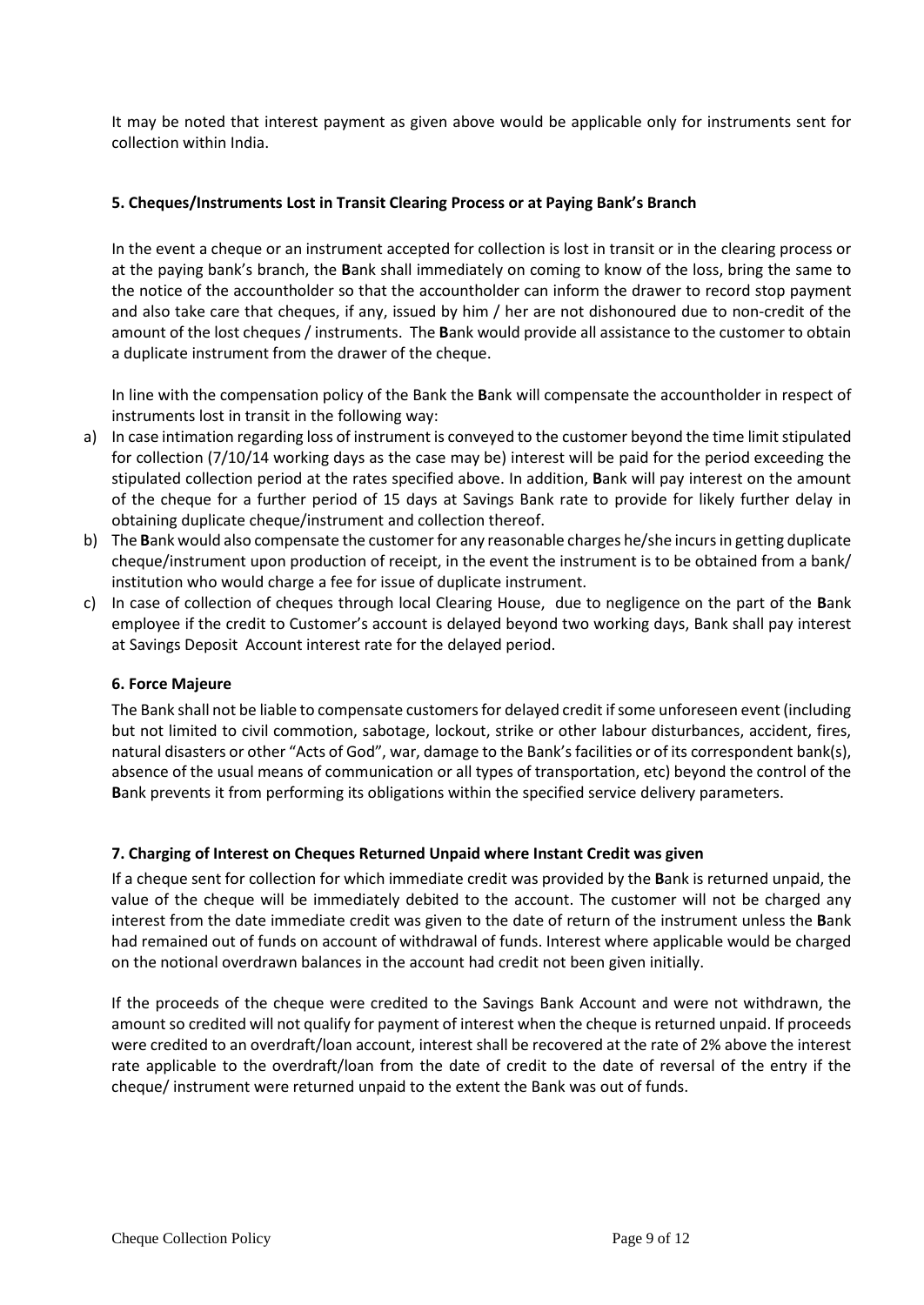#### <span id="page-9-0"></span>**8.Foreign Currency Denominated Instrument payable outside India**

Mizuho Bank, Ltd. In India presently deal in following Foreign Currencies

1. US Dollar 2) Pound Sterling 3) Euro (EUR) 4) Japanese Yen (YEN) 5) Singapore Dollars (SGD) 6) Thai Baht (BAHT) 7) Australian Dollar (AUD) 8)Swiss Francs (CHF) 9) Arab Dirhams (AED) 10) Chinese yaun (RMB)

Handling of Foreign currency instrument deposited by the customer payable at foreign centre will be handled as follows:

- 1. If the instrument is payable in the country where MHBK has branch operations ( or banking operations through a subsidiary, etc.) it will be sent to our branch ( e.g. Instrument in USD payable in US to be collected through MHBK New York / J.P.Morgan chase N.Y).
- 2. If the instrument is payable in the country where the MHBK do not have a branch then it will be sent to the correspondent bank where we are maintaining Nostro Account ( e.g. Instrument in EURO payable at European country will be sent to Deutsche Bank Frankfurt)
- 3. If the instrument is drawn & payable at a place different from those mentioned in point 1 & 2 above will be presented directly to the drawee bank for payment.

Guidelines for arrangement of collection & payment:

- i) In case of individual customer immediate credit for foreign currency collection instrument may be given up to equivalent of USD 100/- only at the specific request from the Customers.
- ii) The time frame for collection of foreign currency Instruments payable outside India where the **B**ank is having branch is 21 working days, in case the instrument are collected through the correspondent bank where the Bank is not having branch or sent directly to drawee bank, 30 working days.
- iii) The customer account will be credited on the Forex business day when the credit is confirmed in NOSTRO statement.
- iv) Interest payment for delayed collection:
	- a) Bank shall pay interest at the Saving Bank rate in case of delay beyond 21 / 30 working days without waiting for any claim from the customer at Savings Bank Rate calculated on the amount of proceeds credited to the customers account for the delayed period.
	- b) In the event the proceeds of Instrument under collection were to be credited to an overdraft/loan account of the customer, interest will be paid at the rate applicable to the loan account. For extraordinary delays, interest will be paid at the rate of 2% above the rate applicable to the loan account.
- v) Bank Charges &GST :

Bank shall recover charges as per schedule of charges revised annually from the Customer. Applicable GST shall be recovered from the Customer.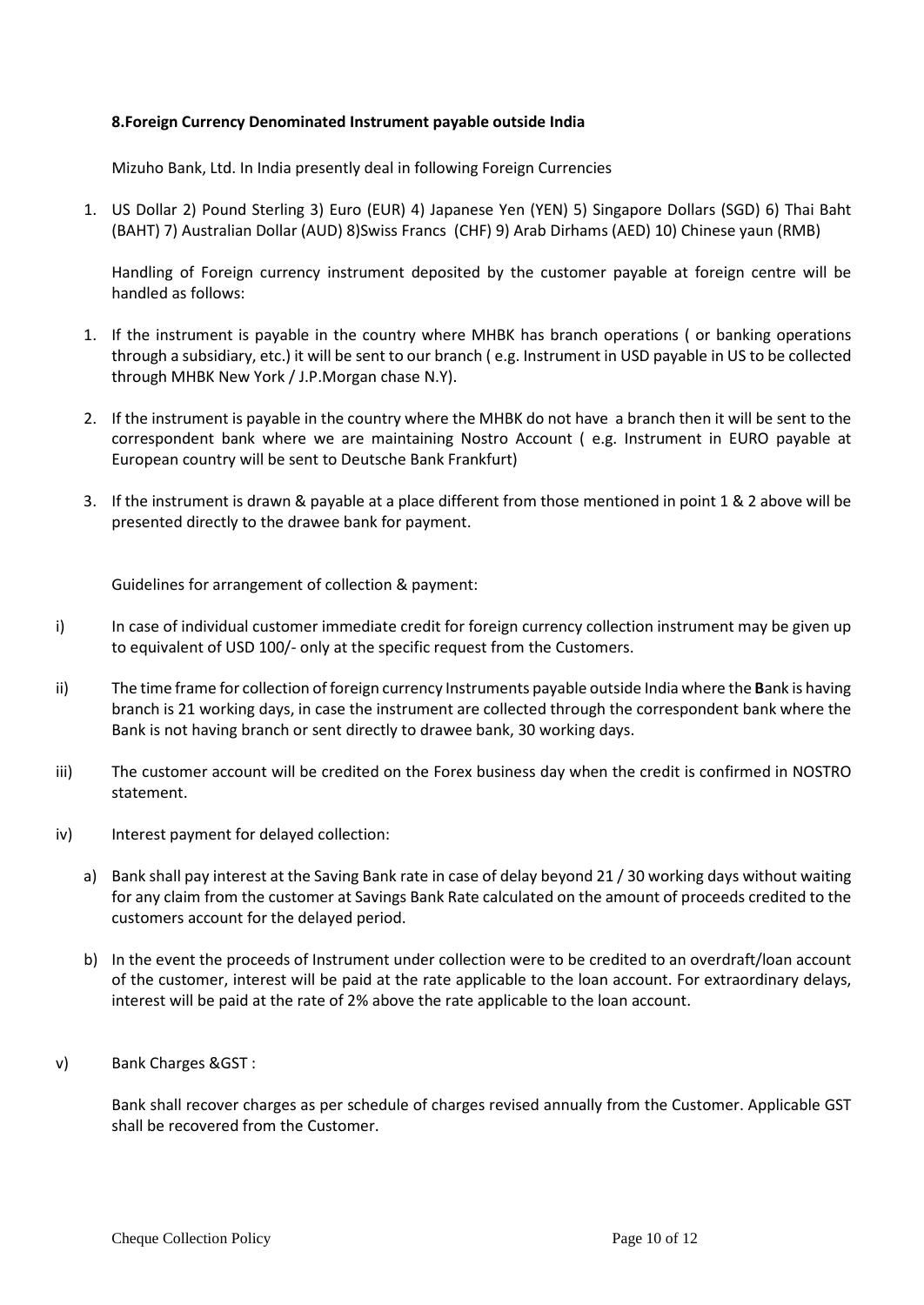#### <span id="page-10-0"></span>**8. Return of Cheques for technical reason and levy of charges**

- 1. Bank shall levy cheque return charges only in cases where the customer is at fault and is responsible for such returns. If any cheque is returned due to technical reason for which customer is not responsible, Bank shall not debit the customer with cheque return charges.
- 2. Bank shall re-present the cheques which do not require recourse to the payee in the immediate next presentation clearing but not later than 24 hours (excluding holidays) with due notification to the customer of such representation through email.

#### <span id="page-10-1"></span>**9.Summary of the Policy**

**Keeping in view the wide liberalization vide the RBI circular (**RBI/2015-16/59 DBR No.Leg.BC. 21/09.07.006/2015-16**) We lay following standards:-**

(i) Immediate Credit of outstation cheques: In case of individual customer immediate credit will be given up to Rs. 5, 000/- only at the specific request from the Customers.

(ii) Time Frame for Collection of Local / Outstation Instruments: The time frame for collection of outstation cheques in the four metropolitan centers having MICR cheque clearing system is 7 working days, in case of major cities it is 10 working days and in case of others it is 14 working days. The time frame for collection of local cheques is two working days.

(iii) Interest payment for delayed collection: We shall pay interest at the saving bank rate in case of delay beyond 7/10/14 working days without waiting for any claim from the customer. In case of extraordinary delay, i.e. delays exceeding 90 days interest will be paid at the rate of 2% above the corresponding Term Deposit rate.

In the event the proceeds of cheque under collection were to be credited to an overdraft/loan account of the customer, interest will be paid at the rate applicable to the loan account. For extraordinary delays, interest will be paid at the rate of 2% above the rate applicable to the loan account.

#### <span id="page-10-2"></span>**10.Cut-off time for depositing the cheques:**

|    |                                                                                                  | Mumbai/ Br.<br>NewDelhi /<br>Ahmedabad Br. | <b>Bangalore</b><br>-Devanahalli Br.     | ChennaiBr.             |
|----|--------------------------------------------------------------------------------------------------|--------------------------------------------|------------------------------------------|------------------------|
| 1. | Monday to Saturday $-$<br>Local MICR cheque<br>2 <sup>nd</sup> & 4 <sup>th</sup> Saturday Closed | $4.00 \,\mathrm{pm}$ .                     | $4.00 \text{ pm}$                        | 4.00 pm                |
|    | 2. Week days - outstation cheques<br>3. Saturday - Outstation cheques                            | $11.00$ am.<br>$11.00$ am.                 | $11.00 \text{ am}$<br>$11.00 \text{ am}$ | $11.00$ am<br>11.00 am |

**Note:** 1. In case of Bulk Deposit of cheques, same will be presented in Next day clearing. (Bulk cheques for Chennai would be 50 cheques or more)